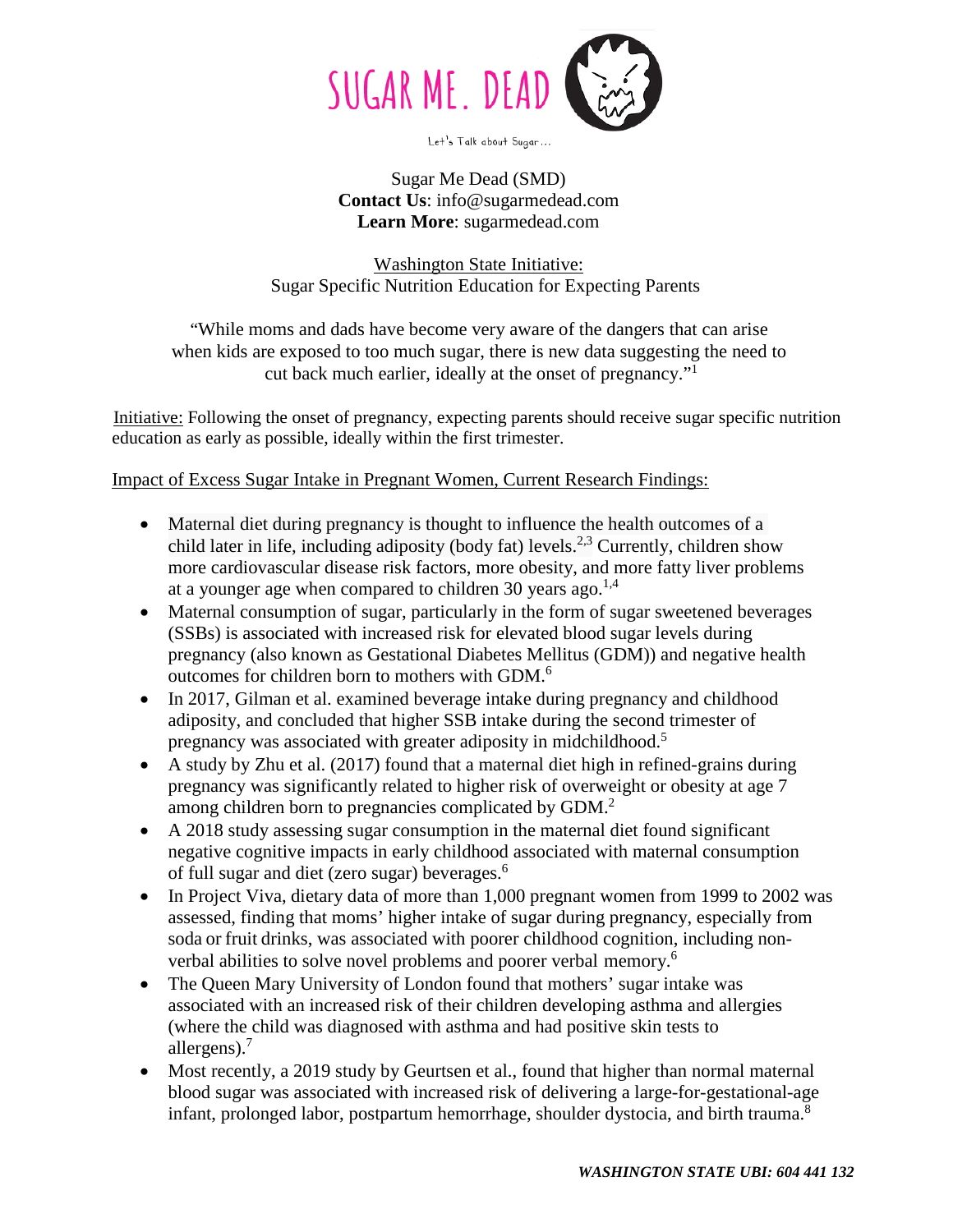## Lifestyle Interventions to Improve Maternal Blood Sugar, Current Research Findings:

- In 2019, Guo XY et al. conducted a meta-analysis and meta-regression of prevention strategies for GDM. Forty-seven randomized control trials (RCTs) were evaluated, involving 15,745 participants that showed diet and exercise during pregnancy helped prevent GDM.<sup>11</sup>
- A 2016 study by Koivusalo SB et al. concluded that moderate lifestyle intervention (dietary counseling by dietitian and nurses) could reduce the incidence of GDM by 39% in high-risk pregnant women.<sup>12</sup>
- Wang et al. (2015) conducted a cluster randomized control study involving 1,664 pregnancies; results showed a standardized lifestyle intervention resulted in lower blood sugar during pregnancy and reduced weight gain in the intervention group verses the control. 13

## Proposed Initiative in Washington State:

- Introduce sugar specific nutrition education at the onset of pregnancy as part of the standard of care for pregnant women.
- OBGYN or Primary Care Physician will generate referral to Registered Dietitian Nutritionist or a qualified medical healthcare provider to provide standardized sugar specific nutrition education to expecting parents.

## Conclusion:

- The current standard of prenatal care in Washington does not require that sugar specific nutrition education be provided to expecting parents.
- Emerging data suggest harmful outcomes for mothers and their children who had high blood sugar during pregnancy.
- Lifestyle interventions, to include dietary and nutrition counseling, have shown to reduce blood sugar levels in pregnant women.
- Sugar Me Dead (SMD) is advocating that new parents receive sugar specific nutrition education as early as possible, ideally within the first trimester.